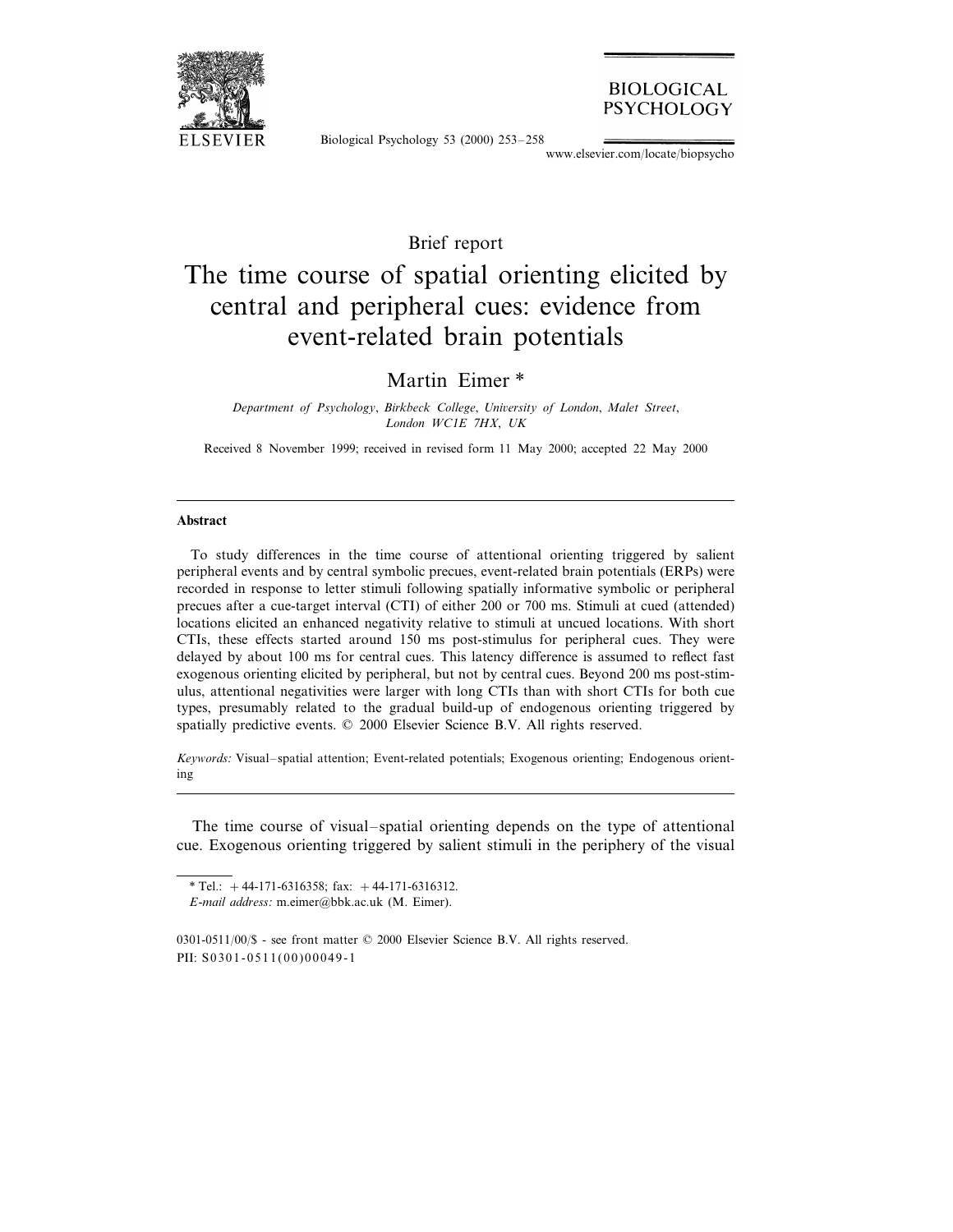field produces maximal selective effects on visual processing at short cue-target intervals (CTIs), while effects of endogenous orienting elicited by spatially informative cues build up more gradually (Müller and Rabbitt, 1989). Spatially informative peripheral cues trigger a fast but transient exogenous orienting process as well as a slower endogenous orienting process. Central symbolic cues elicit only endogenous orienting (Müller and Findlay, 1988). The present study investigated these differences by comparing effects of informative central symbolic and peripheral cues on ERPs elicited by target stimuli presented after short (200 ms) and long (700 ms) CTIs. If exogenous orienting was faster than endogenous orienting, attentional ERP modulations should be delayed with short CTIs for central relative to peripheral cues. With long CTIs, attentional effects should depend on endogenous orienting alone and should therefore be similar for both cue types.

Central or peripheral cues (100 ms duration) were followed by letter stimuli (M and N; 100 ms duration) that appeared with equal probability in one of the four corners of a continuously present grey background square (subtending a visual angle of  $6^{\circ} \times 6^{\circ}$ ). Subjects had to maintain central fixation and to press a button when the target letter N appeared at the cued location. Twenty-eight paid volunteers participated in the study. Four of them had to be excluded because the averaged HEOG in response to cues on the left and right side revealed poor eye fixation control in the CTI (residual HEOG deviation larger than  $+2 \mu V$ ). Of the remaining subjects (ten female, aged 18–42 years), twelve were assigned to the central cue condition, where a centrally presented digit (1, 2, 3, or 4) indicated the relevant location for the target-nontarget discrimination (upper right, lower right, lower left, or upper left). The other twelve subjects were assigned to the peripheral cue condition, where the relevant location was cued by a transient illumination of one corner segment of the background square. Twenty-four blocks were run. CTI was varied between blocks, with twelve successive blocks with long and short CTIs, counterbalanced across subjects. Each block consisted of 64 trials. In 48 trials, non-targets were presented equiprobably at cued locations (valid trials) and uncued locations (invalid trials). In the remaining 16 trials, target letters were presented with equal probability at cued and uncued locations. EEG was recorded from OL and OR (located halfway between  $O_1$  and  $T_5$ , and  $O_2$  and  $T_6$ ), and from Fz, Cz, and Pz (linked earlobe reference; amplifier bandpass 0.1–40 Hz; digitisation rate 200 Hz). Trials with eye blinks or lateral eye movements identified in the VEOG and HEOG were rejected. ERPs were analysed for non-target trials only.

Mean reaction times (RTs) to targets at cued locations were 609 and 560 ms in the central and peripheral cue conditions, respectively, but this difference was not significant. With short CTIs, responses tended to be faster for peripheral cues than for central cues  $(t(22)=2.0; P<0.06)$ . Figs. 1 and 2 show grand-averaged ERPs elicited in valid and invalid trials with long and short CTIs for the central and peripheral cue groups. Fig. 3 shows the corresponding valid-invalid difference waveforms. Attention was reflected in enhanced negativities for valid relative to invalid trials. With peripheral cues, these effects started around 150 ms post-stimulus for both CTIs. With central cues, they were reduced in amplitude and delayed for short CTIs. This difference was reflected in a cue type  $\times$  CTI  $\times$  validity interac-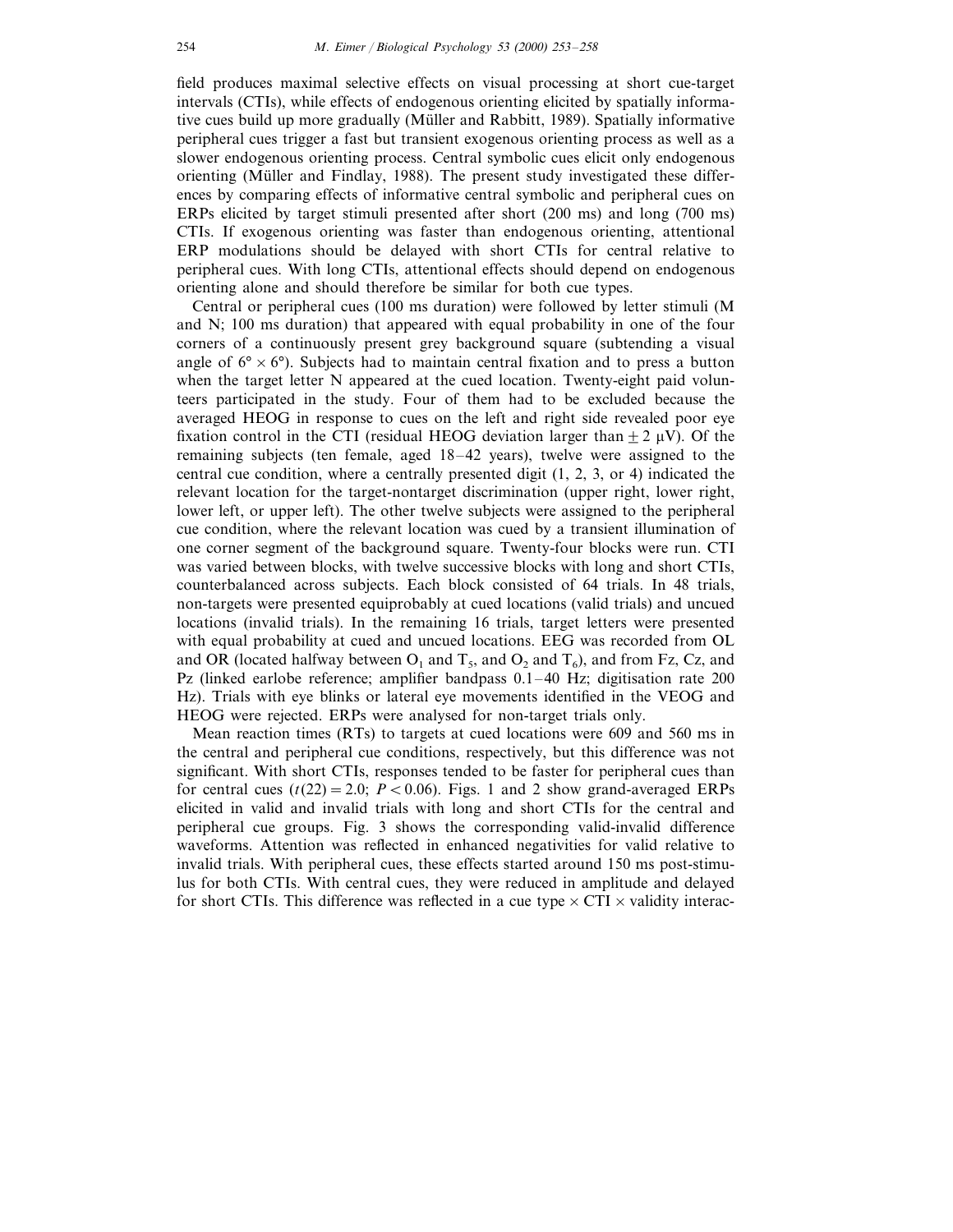tion for ERP mean amplitudes between 140 and 200 ms post-stimulus  $(F(1,22)$ = 5.9;  $P < 0.02$ ). CTI  $\times$  validity interactions were present for the central cue group  $(F(1,11)=6.5; P<0.03)$ , but not for the peripheral cue group. Subsequent paired t-tests revealed that with central cues, attentional modulations were reliable at all sites with long CTIs (all  $t(11) > 2.3$ ), but failed to reach significance at any site with short CTIs. With peripheral cues, significant attentional modulations were obtained for all sites and both CTIs (all  $t(11) > 2.4$ ). Attentional effects were further analysed in two subsequent time intervals (200–260 and 260–320 ms post-stimulus). For both cue types,  $CTI \times$  validity interactions were observed in these intervals (all  $F(1,11) > 5.5$ ; all  $P < 0.04$ ), reflecting larger attentional effects with long CTIs. In the central cue group, validity effects were significant at all sites in both time windows with long CTIs (all  $t(11) > 2.2$ ), but only emerged in the 260–320 ms interval with short CTIs (all  $t(11) > 2.9$ ). In the peripheral cue group, validity effects were reliable at all electrodes for long and short CTIs in both time windows (all  $t(11) > 2.4$ ). To estimate the onset of attentional modulations for each combination of cue type and CTI, valid and invalid ERPs were compared with paired *t*-tests conducted successively for each sampling point in the 300 ms time interval

#### **Central Cues**



Fig. 1. Grand-averaged ERPs at midline and lateral occipital electrodes recorded for the central cue group in valid trials (solid lines) and invalid trials (dashed lines) with cue-target intervals (CTIs) of 700 (left) and 200 ms (right). Waveforms are displayed between −800 and +600 ms relative to the presentation of non-target letter stimuli (solid vertical lines). Cues were presented at −800 ms in the long CTI condition, and at −300 ms (dashed vertical lines) in the short CTI condition. Amplitude values are relative to a 100 ms baseline prior to letter onset.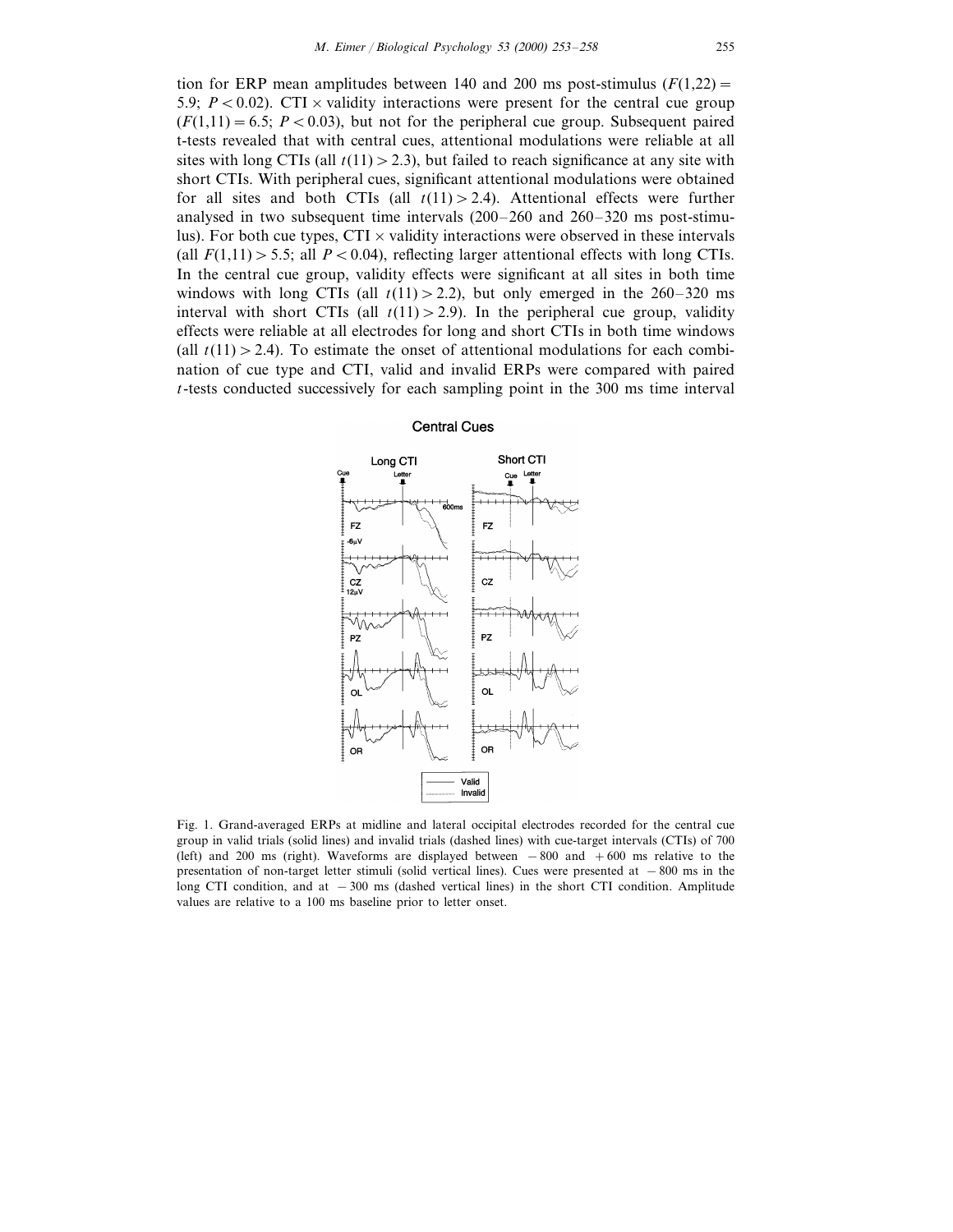

Fig. 2. Grand-averaged ERPs at midline and lateral occipital electrodes recorded for the peripheral cue group in valid trials (solid lines) and invalid trials (dashed lines) with cue-target intervals (CTIs) of 700 (left) and 200 ms (right). Waveforms are displayed between −800 and +600 ms relative to the presentation of non-target letter stimuli (solid vertical lines). Cues were presented at −800 ms in the long CTI condition, and at −300 ms (dashed vertical lines) in the short CTI condition. Amplitude values are relative to a 100 ms baseline prior to letter onset.

following letter onset. To avoid  $\alpha$  errors, a significant *t*-value was only accepted as reliable if *t*-values remained significant for eight successive sampling points. Table 1 shows the resulting onset estimates, which correspond well with the difference waveforms in Fig. 3.

Differences in the time course of attentional orienting processes triggered by central symbolic and peripheral cues were reflected in systematic differences in the onset of attentional ERP modulations. With short CTIs, these effects were delayed for central relative to peripheral cues. This latency difference is likely to reflect the impact of fast exogenous orienting processes triggered by peripheral cues. In addition, it may also be related to differences in the time required to decode central and peripheral cues (Eriksen and Colegate, 1971), resulting in a faster onset of endogenous orienting in the peripheral cue condition. Beyond 200 ms post-stimulus, attentional effects were larger with long CTIs than with short CTIs for both types of cues. This difference is likely to reflect the gradual rise time of endogenous orienting processes elicited by spatially informative events. Overall, the present study demonstrated how differences between attentional orienting processes triggered by central and peripheral cues can be studied with ERPs.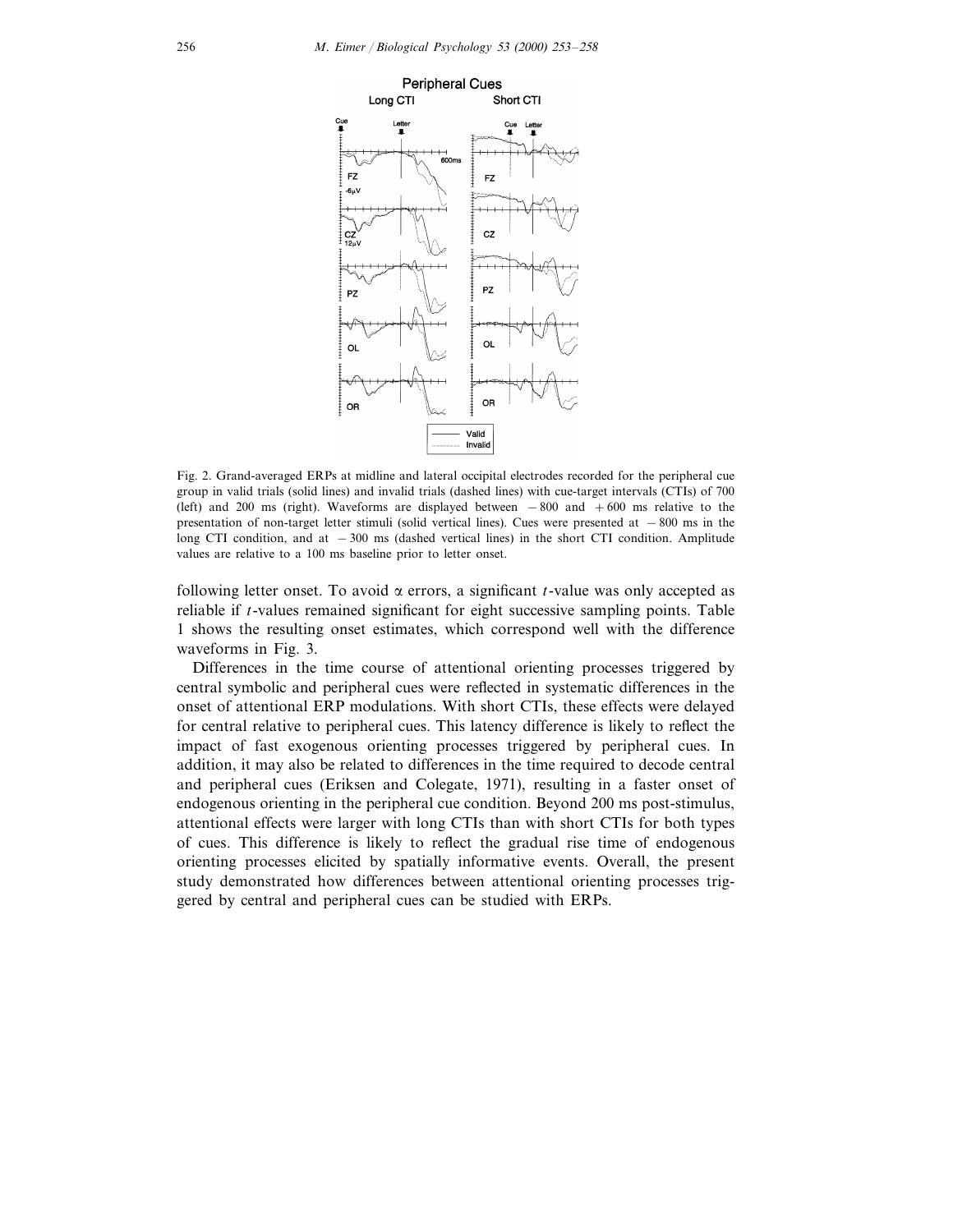#### Difference Waveforms Valid - Invalid



Fig. 3. Difference waveforms obtained in the 500 ms interval following letter onset at midline and lateral occipital electrodes for the central cue group (left) and the peripheral cue group (right) by subtracting ERPs to invalid trials from ERPs to valid trials, separately for long CTIs (solid lines) and short CTIs (dashed lines). Waveforms are presented relative to a 100 ms baseline preceding letter onset.

|           | Central cue |           | Peripheral cue |           |
|-----------|-------------|-----------|----------------|-----------|
|           | Long CTI    | Short CTI | Long CTI       | Short CTI |
| FZ        | 140         | 270       | 190            | 155       |
| CZ.       | 135         | 240       | 140            | 150       |
| PZ        | 165         | 250       | 155            | 150       |
| <b>OL</b> | 175         | 245       | 165            | 160       |
| <b>OR</b> | 175         | 240       | 165            | 180       |

Table 1 Estimated onset of attentional ERP modulations (in ms post-stimulus)

### **Acknowledgements**

This research was supported by a Medical Research Council (MRC) Programme Grant.